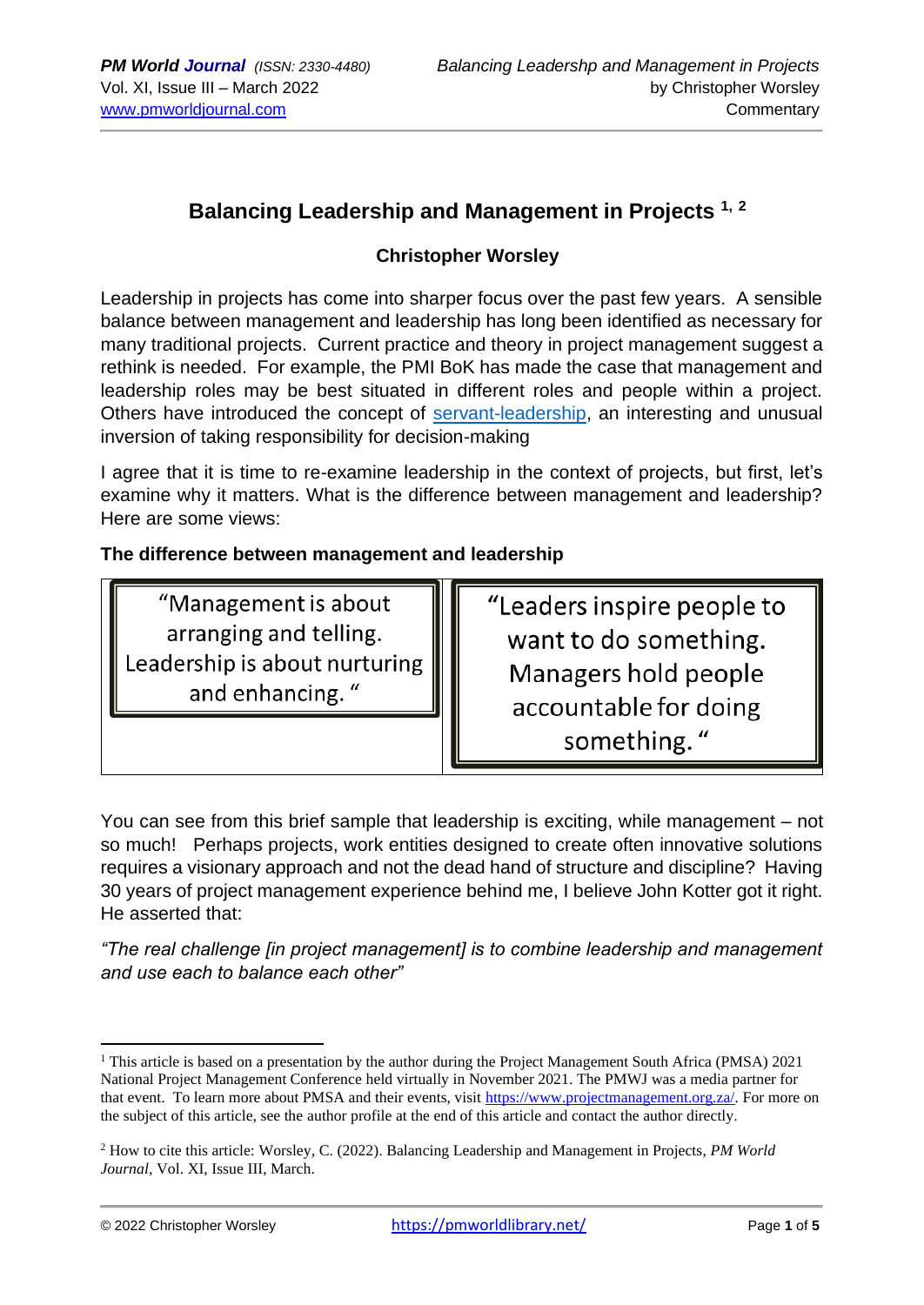So how can project managers do this? What does it mean to be a leader, and when should you practice leadership rather than management?

#### **Leadership in Projects**

Projects have always been my first love because of the way they compress and accentuate classic management scenarios. In a single day, a project manager may be faced with making significant strategic decisions and, moments later, complex tactical actions. In a week, they may have to resolve technical, resource, and calendar time problems. It's a great life if you like stress. And so it is for leadership.

The functions and abilities of a leader in a project context are tested in three different circumstances.

First, project managers need to be able to manage and regulate themselves. Anger, stress, and other behaviours must be internally channelled to deliver the project objective and not disrupt performance to satisfy personal gains.

Second, there is a continuing need to manage one-on-one interactions with team members, stakeholders, and other resource owners, influencing and collaborating with them to produce the outcomes the project manager needs.

And, of course, there is a need to lead in the more traditional sense of getting others in a group to follow or at least accept that what you want is what they want.

These three types of leadership, personal, private, and public, were identified and described by Scouller in 2011. His paper is a good read for project managers.

**[TheThree-P Model of Leadership](https://www.businessballs.com/leadership-models/integrated-psychological-leadership-models/)**

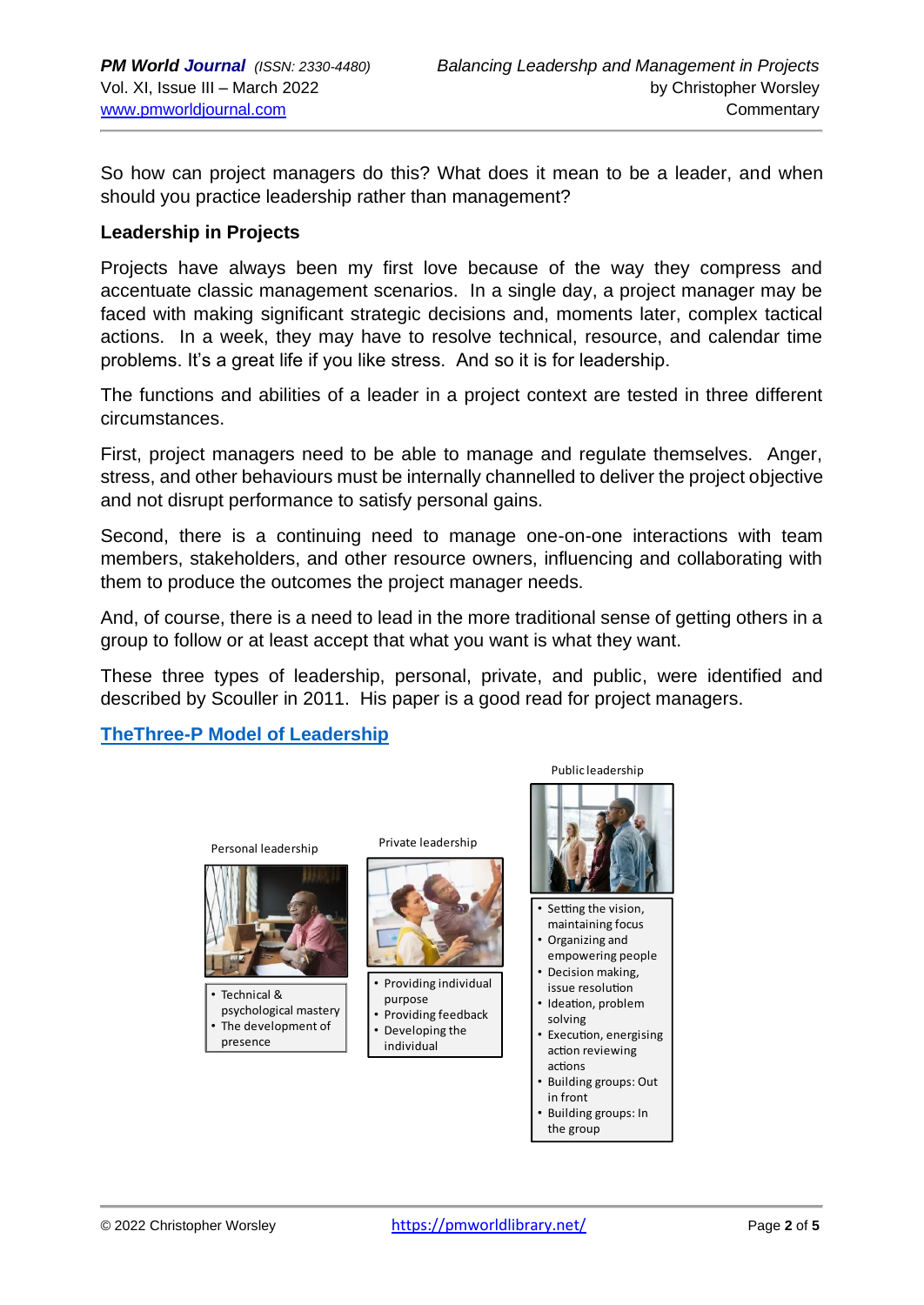Management: structuring tasks, allocating resources, monitoring, and controlling systems are all necessary but often not sufficient. Leadership is also needed to deliver most projects. What is the appropriate leadership depends on the team's and individuals' performance and development needs? Adapting leadership styles – called situational [leadership](https://situational.com/blog/the-four-leadership-styles-of-situational-leadership/) –demands us to consider factors such as team capability and the threat to achieving the project's outcomes. It makes demands on all three Ps.

So, a project manager has both management and leadership responsibilities but cannot provide all of the leadership. It matters where some forms of leadership come from. It would be inappropriate, for example, for the project manager to be the [visionary leader](https://hbr.org/2019/04/you-dont-have-to-be-ceo-to-be-a-visionary-leader) for a project or programme.

#### **Project Types and Leadership**

To determine the best management and leadership combination for a given project, it is helpful to look at the characteristics of the project. These can be typified as:

- Run the business projects or "fix-it" projects. There are usually many of these in an organisation, and their purpose is to remove errors or make minor but significant improvements to an existing offering. They don't create new or extra capability, except in a trivial sense, and do not cause peoples' jobs or roles to change.
- Grow-the-business or capability improvement projects. These projects impact the way things get done. They change people's jobs and roles and create or enable additional capability, but they are not "game-changers" in the way transformation projects are.
- Transformational change or programmes. These are all about "doing-itdifferently". These projects change, often radically, the way things get done. They change not only jobs and roles but culture and attitudes. They introduce new, rather than changed, organisational capabilities

The nature of the projects changes the way governance should be conducted.

To remind us, governance is a **management process** to ensure:

*The best decisions are made by the right people at the right time using the right information. And these decisions are reflected in the way projects are conducted.*

**Right people** – in projects, are those people who have a legitimate part to play in the conduct of the project – partly we can tell this from the roles assigned, but in more complex projects, it gets trickier.

**Right time** – a common approach to establishing the right time for decisions to be made is to set up stage-gates.

**The right information** – what is the right information? Ultimately, that is determined by its relevance to the stakeholders' ability to make correct decisions – an uncomfortably circular argument, but nevertheless valid.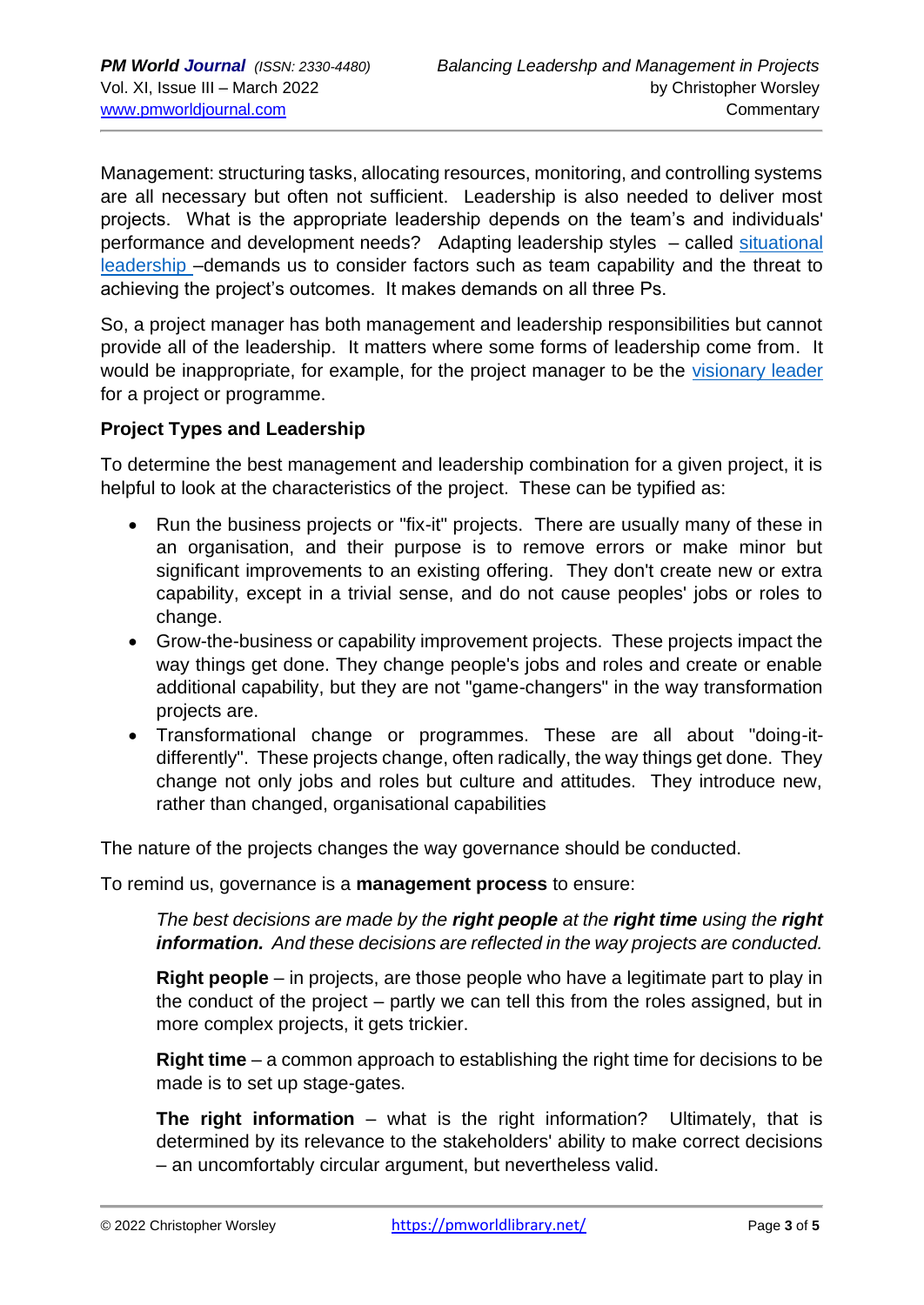While governance is a management process, when it gets complicated, leadership has to step in. What risks are we prepared to bear; how best can we ensure appropriate engagement with legitimate stakeholders; what information is sufficient and appropriate?

Project management methods, in the main, are silent on leadership in the governance of projects. The only guidance that works is that the governance approach should reflect the project's needs and the level of risk and control that the organisation's leaders believe appropriate. That decision, and the way it is provided, is why leadership is required.

And the more complex the projects -the more leadership, of each of the three types, must play a role in the successful execution of projects.



### **The Management-Leadership Challenge**

The challenge for project managers is to choose an appropriate mix of management and leadership. Different types of projects demand different levels of management and procedural control. Fix-it projects traditionally were best managed by structuring the work environment into tasks. Sprints and scrum masters commonly structure the work by team capability. (The role of leadership in this circumstance typically involves personal and private leadership capabilities.)

As projects get more complex, the demands for leadership, and different types of leadership, from the project manager, the sponsor, and senior management roles, increases, until, for the most complex projects, transformational projects and programs, leadership dominates.